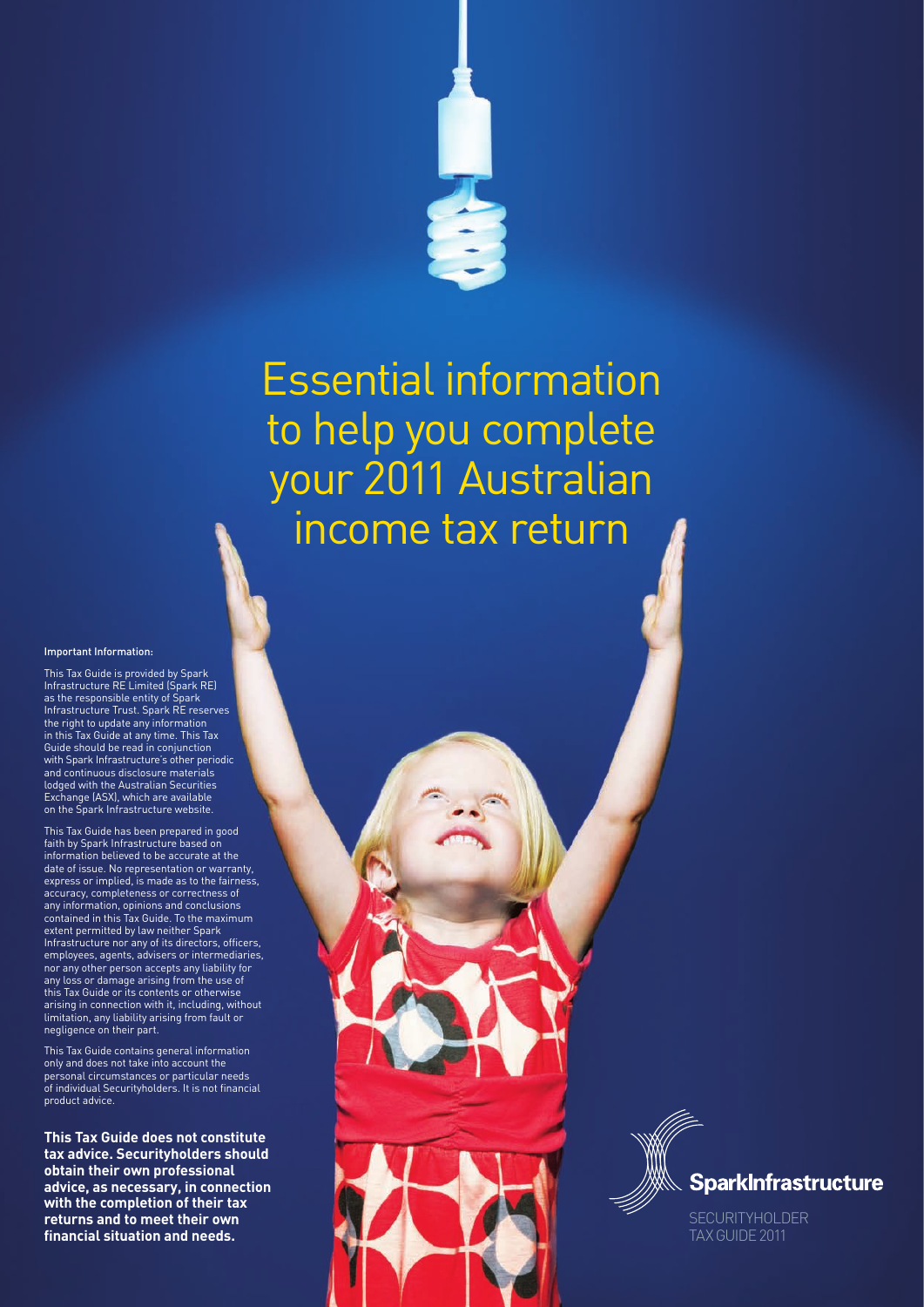

#### 5 August 2011

#### DEAR SECURITYHOLDER,

This Tax Guide should be read in conjunction with your Spark Infrastructure Distribution Statements. These documents contain information that will help you complete your 2011 Australian income tax return.

Until 30 December 2010, Spark Infrastructure comprised four entities listed on the Australian Securities Exchange (ASX): Spark Infrastructure Trust (Spark Trust), Spark Infrastructure

Holdings No. 1 Limited (Spark Holdings 1), Spark Infrastructure Holdings No. 2 Limited (Spark Holdings 2), and Spark Infrastructure Holdings No. 3 Pty Limited (Spark Holdings 3) (formerly Spark Infrastructure Holdings International Limited). Securities in these four entities and a Loan Note issued by Spark Trust were stapled together and could not be traded separately. The structure at 30 December 2010 is shown in the diagram below:



On 31 December 2010, after approvals by Securityholders and the Courts, Spark Infrastructure implemented a Restructure, which resulted in Spark Trust becoming a single listed entity (with Spark Holdings 1, Spark

Holdings 2 and Spark Holdings 3 as its subsidiaries). Following the Restructure, Spark Infrastructure securities comprise a Loan Note and a unit issued by Spark Trust. This new structure is shown in the diagram below:

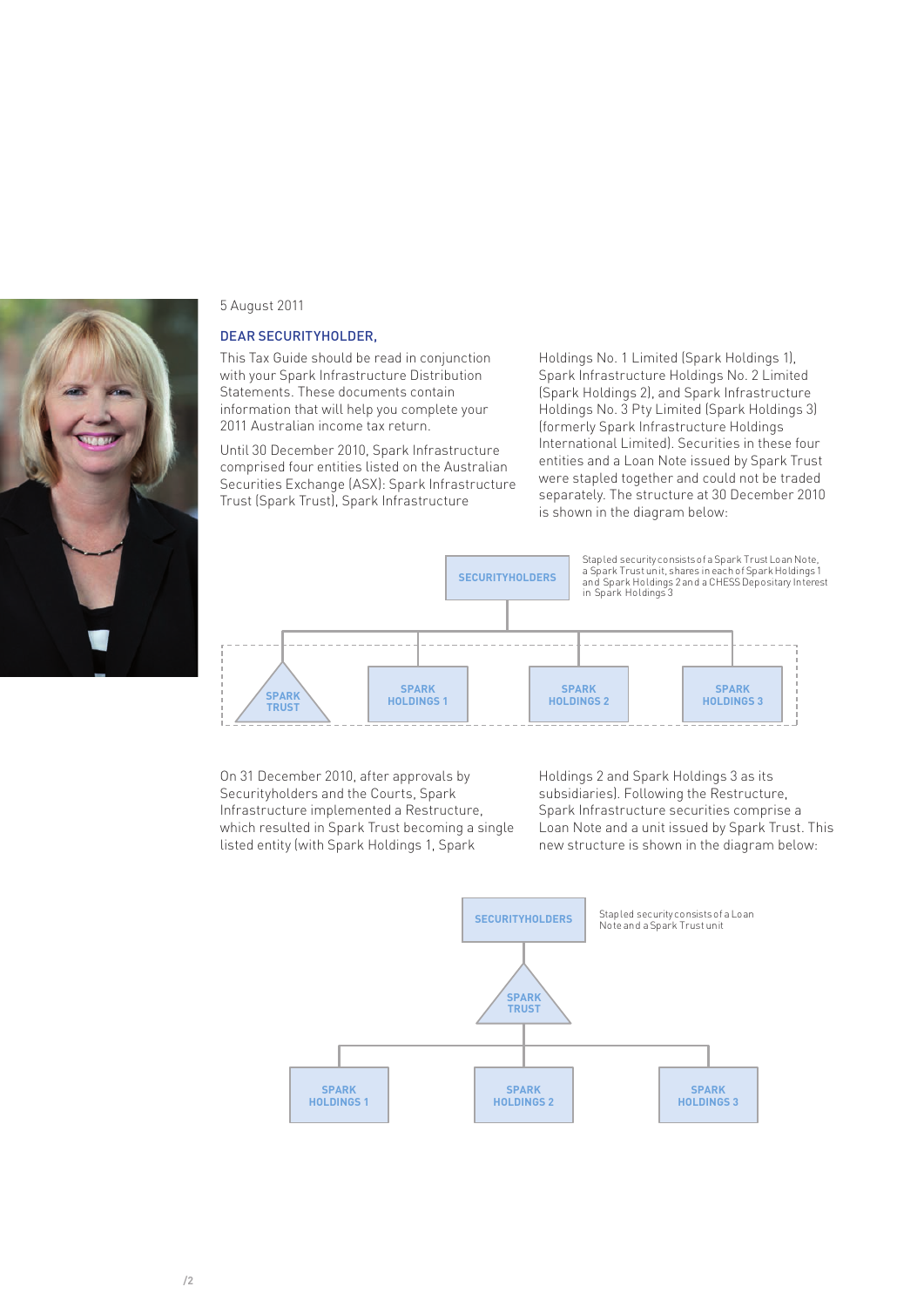Part A of this Guide will assist you in reporting your Spark Infrastructure distributions in your 2011 Australian income tax return.

If you participated in the Restructure, you will need to consider the income tax and capital gains tax (CGT) consequences of the Restructure. Part B of this Guide contains information that may assist you in this regard.

If you disposed of any or all of your Spark Infrastructure securities during the year ended 30 June 2011, you will need to determine the income tax (including CGT) implications of that disposal. Part C of this Guide provides you with information that may assist you for that purpose. You should note that this Guide has been prepared primarily to assist investors who are individuals.

If you require further factual information, please contact Investor Relations on +61 2 9086 3600.

You should consult your tax adviser if you require tax advice on any of the issues in this Guide, or in relation to the completion of your tax return.

Yours sincerely

Chood

**LAURA REED** Managing Director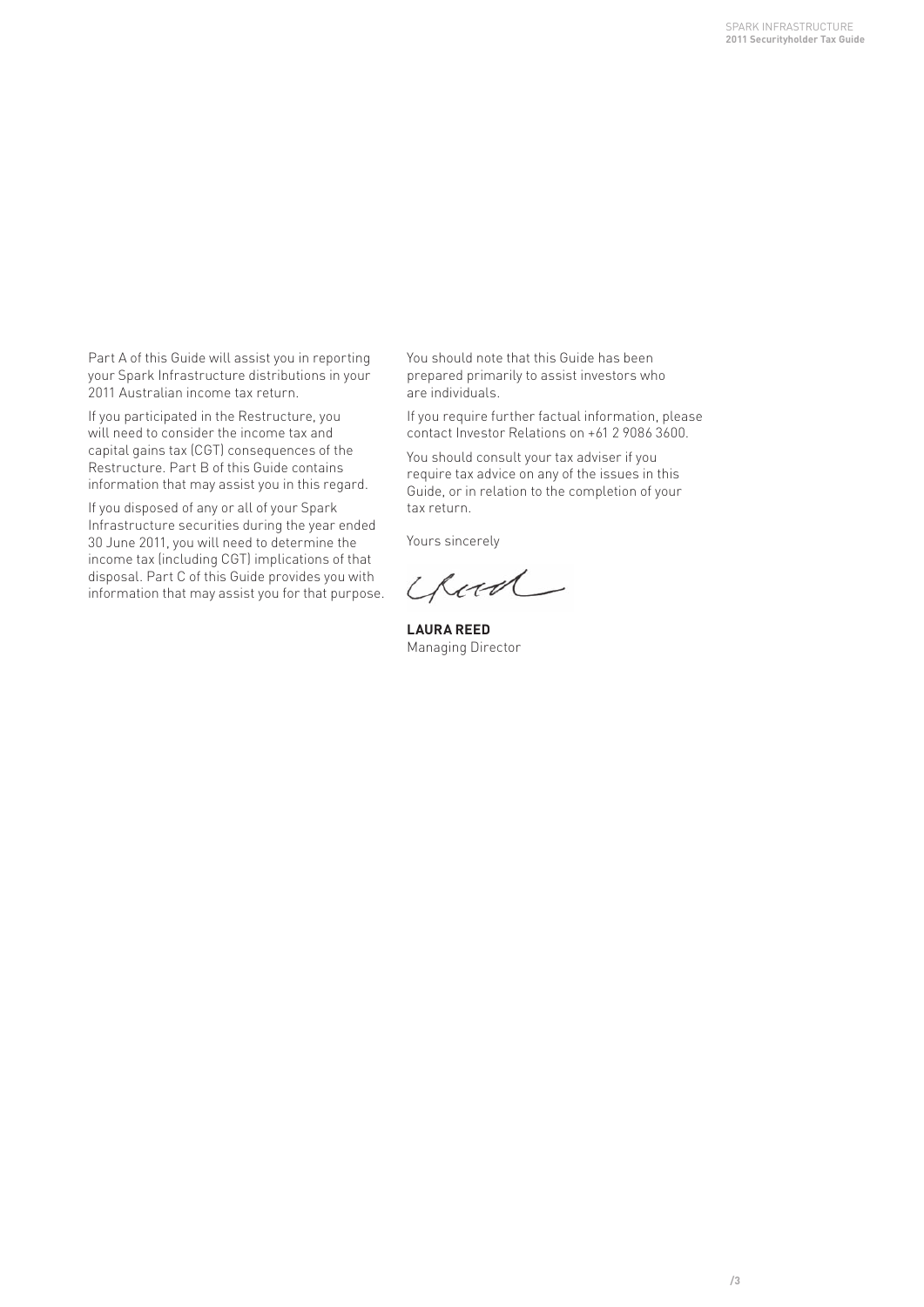### INDIVIDUALS – HOW TO COMPLETE YOUR 2011 AUSTRALIAN INCOME TAX RETURN

# Part A: Spark Infrastructure distributions

In respect of the year ended 30 June 2011, Spark Trust paid the following distributions:

- *15 September 2010:* 6.72 cents per Security consisting entirely of interest on the Loan Notes; and
- *15 March 2011:* 6.82 cents per Security consisting entirely of interest on the Loan Notes.

No distributions were paid by any other Spark Infrastructure entity.

You should include the total interest you received at item 10L of your 2011 Australian income tax return.

If there is an amount on your Distribution Statements for "Tax File Number withholding", it represents TFN tax withheld from your Spark Infrastructure distributions because you did not supply your TFN or claim an exemption (or in certain circumstances, supply an ABN). If this amount has not previously been refunded to you, you may claim a credit or refund for it by including it at item 10M of your 2011 Australian income tax return.

| 10 Gross interest If you are a non-resident make sure you have<br>printed your country of residence on page 1. |                                                                                      | Income - do not show cents<br>Gross interest L S <b>EE</b> , <b>EEE</b> , <b>EEE</b> , E |  |  |
|----------------------------------------------------------------------------------------------------------------|--------------------------------------------------------------------------------------|------------------------------------------------------------------------------------------|--|--|
|                                                                                                                | Tax file number amounts $\mathsf{M}$ $\mathsf{S}$ $\Box$ $\Box$ $\Box$ $\Box$ $\Box$ |                                                                                          |  |  |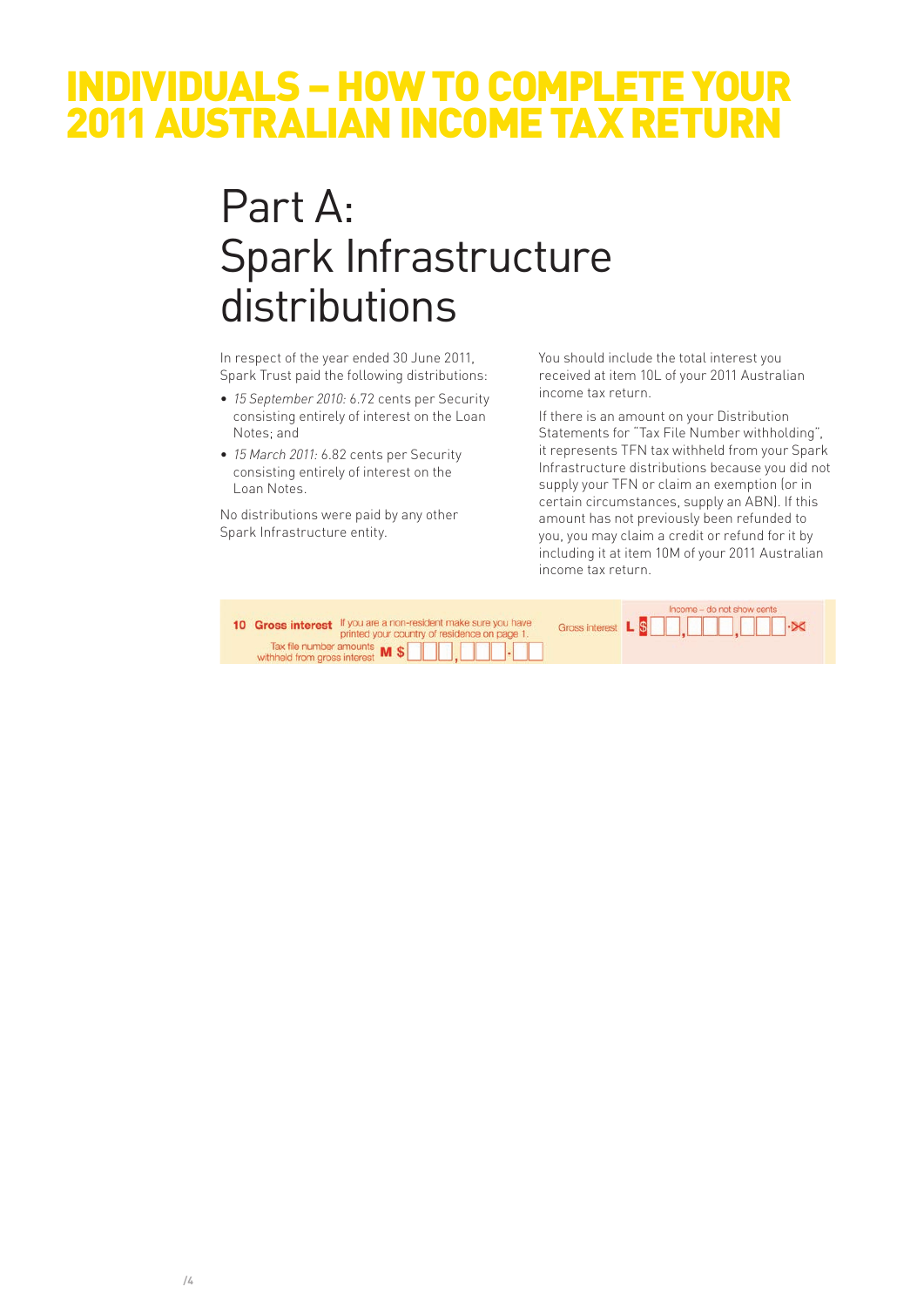# Part B: Addressing the **Restructure**

If you participated in the Restructure, you will need to consider the consequences. This Part will assist you.

If you disposed of all of your Spark Infrastructure securities before 21 December 2010, or if you acquired all of your Spark Infrastructure securities on or after 21 December 2010, you did not participate in the Restructure and therefore you do not need to read this Part.<sup>1</sup>

On 31 December 2010, Spark Infrastructure implemented a Restructure, whereby:

- *Loan Note Repayment:* Spark Trust repaid \$0.60 of the principal amount outstanding on each Loan Note (and Securityholders applied the amount repaid to the issue of additional Spark Trust units), such that each Loan Note now has a face value of \$0.65; and
- *Simplification:* Spark Trust acquired 100% of the shares in Spark Holdings 1, Spark Holdings 2 and Spark Holdings 3, with the result that the Spark Infrastructure securities were simplified from a five stapled security (with four issuers) to a dual stapled security (with Spark Trust as the sole listed entity).

The ATO has issued a Class Ruling, CR 2011/27, which addresses the tax consequences of the Restructure for Securityholders. The Class Ruling confirms that for Australian resident individuals who hold their Spark Infrastructure securities on capital account, the Australian tax consequences of the Restructure were as follows:

• *In respect of the Loan Note Repayment:* the Loan Note Repayment reduced the acquisition cost of each Loan Note by \$0.60, and increased the CGT cost base of each Spark Trust unit by \$0.60. Also, the acquisition date of a parcel of your Spark Trust units will be adjusted (refer below).

• *In respect of the Simplification:* the Simplification qualified for CGT roll-over relief. The cost base of your Spark Trust units may be adjusted, but no capital gains or losses will have arisen as a result of the Simplification (i.e. the previous cost base of your shares in Spark Holdings 1, Spark Holdings 2 and Spark Holdings 3 may be added to the cost base of your Spark Trust units).

Part B of Appendix 1 will assist you in working out the acquisition cost of your Loan Notes, and the cost base of your Spark Trust units, taking into account the consequences of the Restructure.

The acquisition date of a parcel of your Spark Trust units will have changed as a result of the Restructure. This may be relevant to determining whether you qualify for the CGT discount. The table under the heading "CGT discount" in Part C of this Guide will assist you in working out your acquisition date.

For further information, Securityholders are encouraged to refer to the ATO Class Ruling, a copy of which is available on the Spark Infrastructure website.

<sup>1</sup> The relevance of 21 December 2010 is that this was the date on which the Restructured dual stapled Spark securities were first traded on the ASX (on a deferred settlement basis). Therefore, if you disposed of your Spark Infrastructure securities by the end of 20 December 2010, or acquired your Spark Infrastructure securities after that date, you would not have participated in the Restructure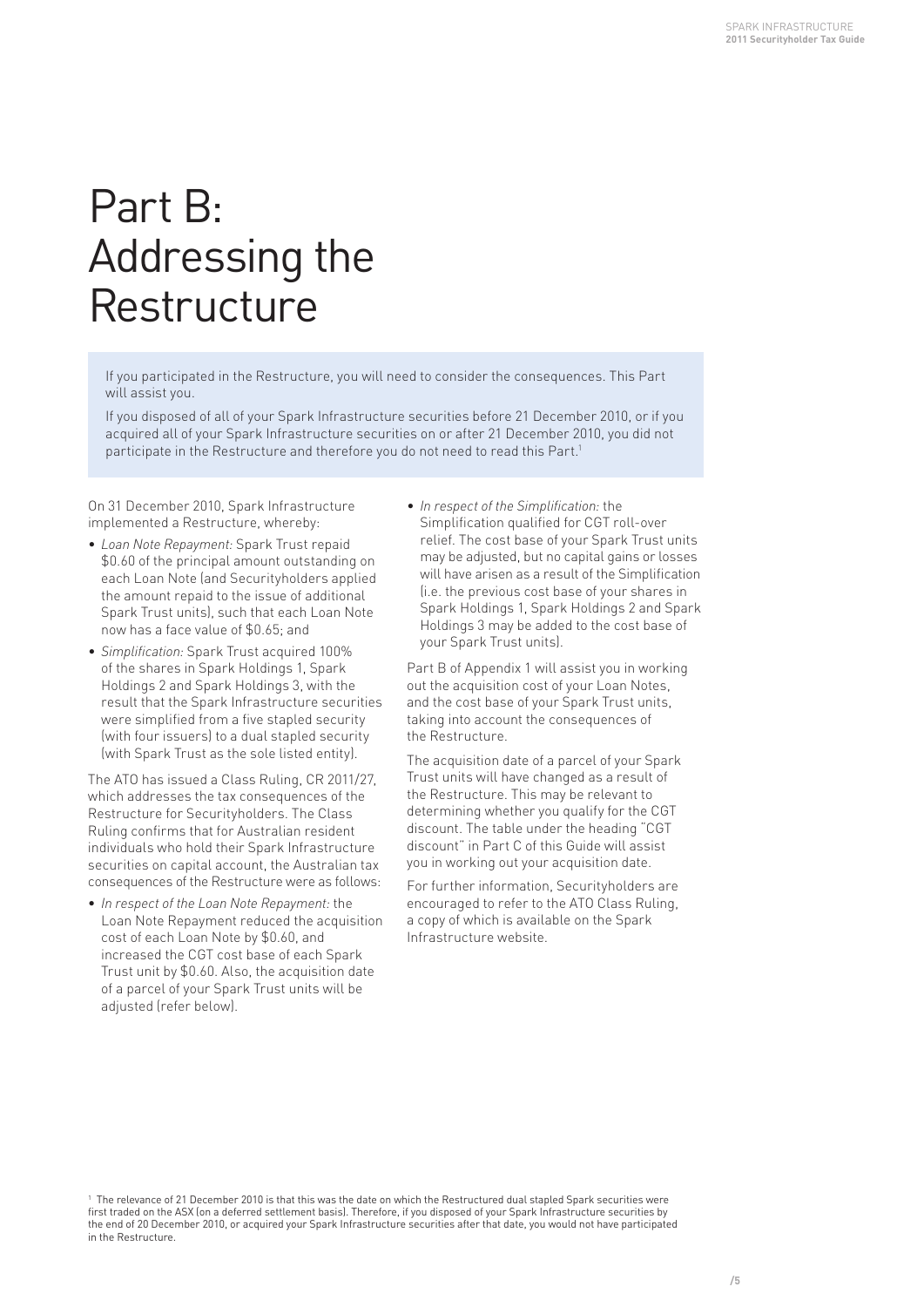### INDIVIDUALS – HOW TO COMPLETE YOUR 2011 AUSTRALIAN INCOME TAX RETURN

# Part C: Tax implications arising on disposals of Spark Infrastructure securities

If you disposed of any or all of your Spark Infrastructure securities (or you entered into a contract to do so) at any time during the income year ended 30 June 2011, you need to address the tax consequences of that disposal. This Part will assist you.

#### **RECOGNITION OF GAIN OR LOSS**

You will need to reflect in your 2011 Australian income tax return the gain or loss you make on any disposal of part or all of your Spark Infrastructure investment in the year ended 30 June 2011.

#### **REVENUE V CAPITAL ACCOUNT**

In certain circumstances, your Spark Infrastructure investment may have been held on revenue account.

If you have held your Spark Infrastructure investment on revenue account, you may have an ordinary income gain or deductible loss (in addition to the gain or loss that arose on disposal of your Loan Notes) which you will need to calculate in respect of your disposal.

The Loan Note component of your Spark Infrastructure security should be regarded as a "traditional security" for Australian tax purposes. This means that a profit made on the disposal of a Loan Note is generally taxed as ordinary income (not as a capital gain), and a loss is generally deductible.

If you believe that you held your Spark Infrastructure investment on revenue account, or if you are unsure, you may wish to consult your tax adviser.

#### **SPARK INFRASTRUCTURE STAPLED SECURITY CONSTITUTES A NUMBER OF SEPARATE ASSETS**

Up to and including 20 December 2010, a Spark Infrastructure stapled security consisted of five stapled securities: one Loan Note issued by Spark Trust, one unit in Spark Trust, one share in Spark Holdings 1, one share in Spark Holdings 2 and one CHESS Depositary Interest (CDI) in Spark Holdings 3.

Since 21 December 2010, a Spark Infrastructure stapled security has consisted of one Loan Note issued by Spark Trust stapled to one unit in Spark Trust.

For Australian tax purposes, each component of a Spark Infrastructure stapled security is a separate asset. This means that you will need to perform separate calculations to determine the gain or loss you made in respect of each component of your stapled security.

#### **CALCULATION OF GAIN OR LOSS**

The table below will assist you in calculating your gains and/or losses and direct you to the Appendices where additional information can be found. You will require the following information:

- the time at which you acquired your Spark Infrastructure securities; and
- the time at which you disposed of your Spark Infrastructure securities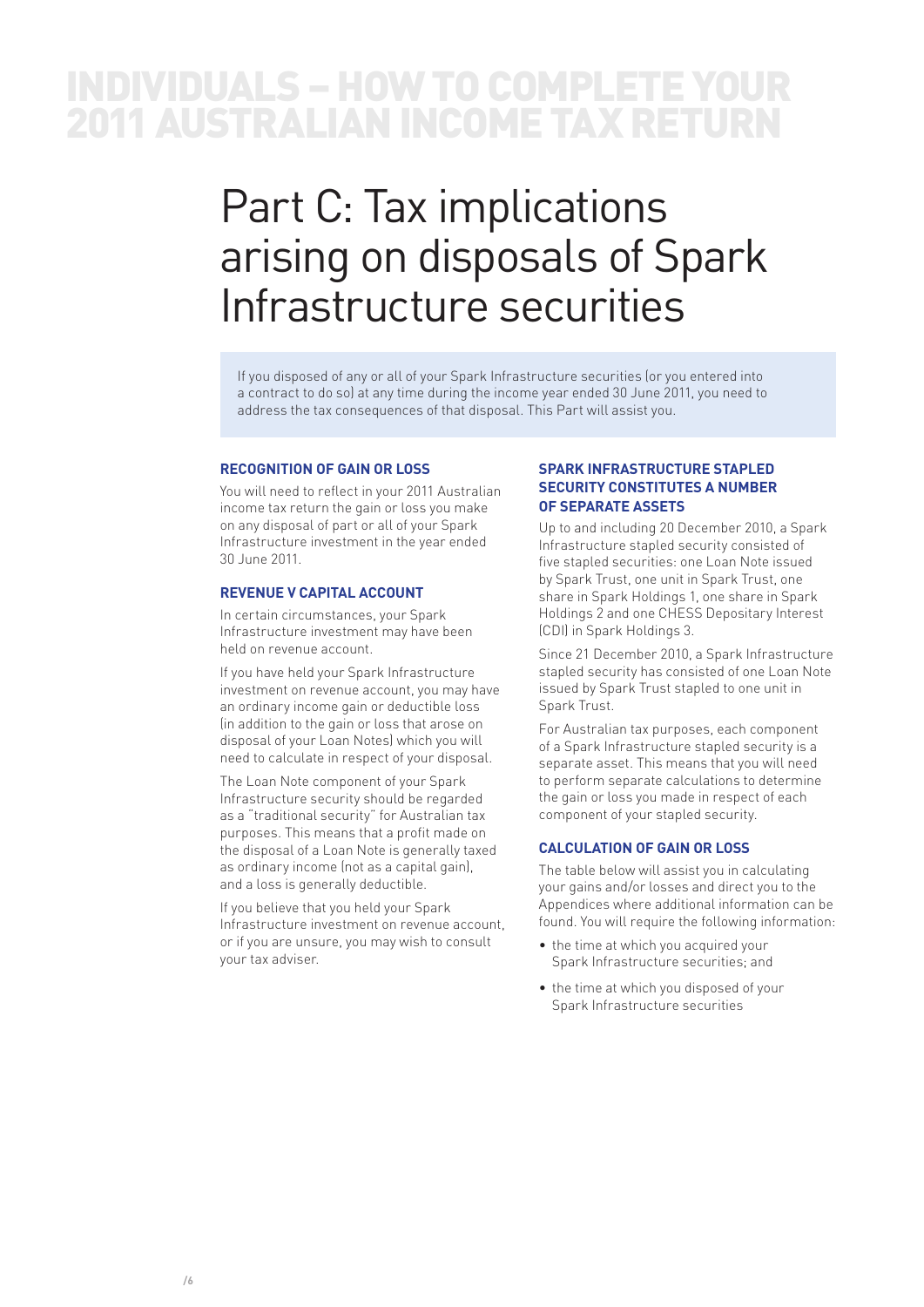If you acquired or disposed of your Spark Infrastructure securities at more than one time, you should determine the acquisition and disposal time of each relevant parcel before referring to the table below.

|                                                                                | For securities disposed of<br>before 21 December 2010 <sup>1</sup>                                                                                                                                                                | For securities disposed of on<br>or after 21 December 2010 <sup>1</sup>                                                                                                                                           |
|--------------------------------------------------------------------------------|-----------------------------------------------------------------------------------------------------------------------------------------------------------------------------------------------------------------------------------|-------------------------------------------------------------------------------------------------------------------------------------------------------------------------------------------------------------------|
| <b>For securities</b><br>acquired before<br>21 December 2010 <sup>1</sup>      | . Work out the acquisition cost of<br>each Loan Note and the CGT cost<br>base of each Spark Trust unit,<br>Spark Holdings 1 share, Spark<br>Holdings 2 share and Spark<br>Holdings 3 CDI. Part A of<br>Appendix 1 may assist you. | • Work out the acquisition cost<br>of each Loan Note and the CGT<br>cost base of each Spark Trust<br>unit, taking into account the<br>consequences of the Restructure.<br>Part B of Appendix 1 may<br>assist you. |
|                                                                                | • Split the sales proceeds of each<br>Spark Infrastructure security<br>between the Loan Note, Spark<br>Trust unit, Spark Holdings 1 share,<br>Spark Holdings 2 share and Spark<br>Holdings 3 CDI. Appendix 3 may<br>assist you.   | • Split the sales proceeds of each<br>Spark Infrastructure security<br>between the Loan Note and the<br>Spark Trust unit. Appendix 3<br>may assist you.                                                           |
| <b>For securities</b><br>acquired on or after<br>21 December 2010 <sup>1</sup> |                                                                                                                                                                                                                                   | . Work out the acquisition cost of<br>each Loan Note and the CGT cost<br>base of each Spark Trust unit.<br>Appendix 2 may assist you.                                                                             |
|                                                                                |                                                                                                                                                                                                                                   | • Split the sales proceeds of each<br>Spark Infrastructure security<br>between the Loan Note and the<br>Spark Trust unit. Appendix 3<br>may assist you.                                                           |

Generally, the tax outcomes in respect of the disposal of your Spark Infrastructure securities should be as follows:

- *In respect of the Loan Notes:*
	- If your sales proceeds from the Loan Notes exceeded your acquisition cost,<sup>2</sup> your gain on the disposal is the excess amount. This gain would be on revenue account.
	- If your sales proceeds were less than your acquisition cost,<sup>2</sup> your loss on the disposal is the difference between the two amounts. This loss would be on revenue account.
- *In respect of the other components of your stapled security:*
	- If your sales proceeds from the units/shares/ CDIs exceeded your cost base, your capital gain for CGT purposes is the excess amount.
	- If your sales proceeds from the units/shares/ CDIs were less than your reduced cost base, your capital loss for CGT purposes is the difference between the two amounts.

#### **CGT DISCOUNT**

Generally, if you are an individual and you disposed of your Spark Infrastructure securities 12 months or more after acquiring them, your capital gains (which will not include any gains made on the Loan Notes) should qualify for the CGT discount.

If you qualify for the CGT discount, your capital gains (after being offset by any relevant CGT losses that you have) will be reduced by 50% in the case of individuals and most trusts, and  $33\frac{1}{3}\%$  in respect of complying superannuation entities.

<sup>1</sup> The relevance of 21 December 2010 is that this was the date on which the Restructured dual stapled Spark securities were first traded on the ASX (on a deferred settlement basis). If you disposed of your Spark Infrastructure securities by the end of 20 December 2010, or acquired your Spark Infrastructure securities after that date, you would not have participated in the Restructure.

 $^{\rm 2}$  The acquisition cost of your Loan Notes will have been adjusted (to take into account the Restructure) if you acquired your Spark Infrastructure securities before 21 December 2010 and disposed of them after that date. The table above will direct you to the Appendices where further information can be found.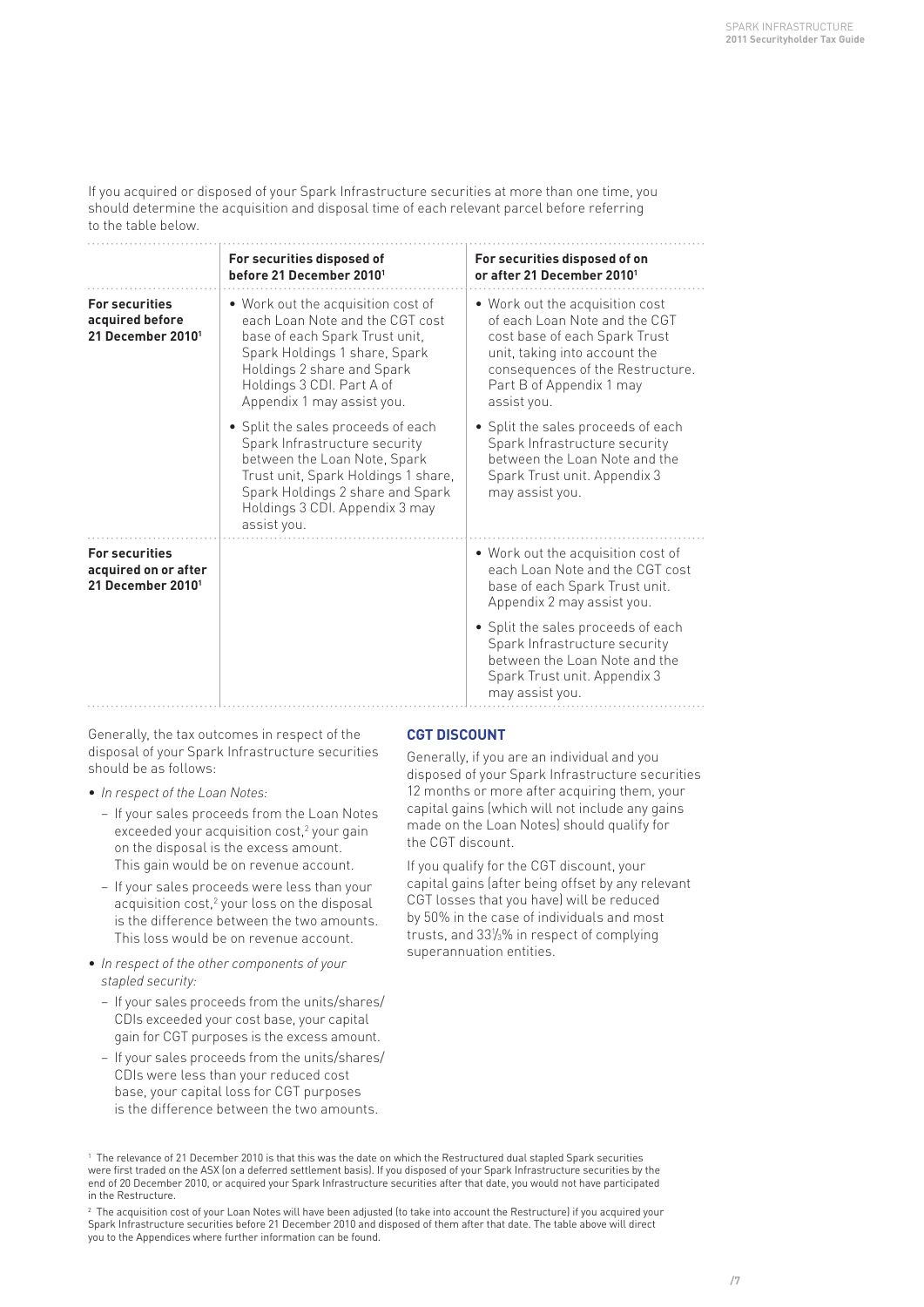## INDIVIDUALS – HOW TO COMPLETE 2011 AUSTRALIAN INCOME TAX RETURN

The table below may assist you in determining the acquisition date of each component of your Spark Infrastructure securities.

|                                                                                                                                                                                                                                                                                               | For securities disposed of<br>before 21 December 2010 | For securities disposed of on<br>or after 21 December 2010                                                                                                                                                                                                      |  |  |
|-----------------------------------------------------------------------------------------------------------------------------------------------------------------------------------------------------------------------------------------------------------------------------------------------|-------------------------------------------------------|-----------------------------------------------------------------------------------------------------------------------------------------------------------------------------------------------------------------------------------------------------------------|--|--|
| <b>For securities</b><br>• The acquisition date of each Spark<br>Trust unit, Spark Holdings 1 share,<br>acquired before<br>Spark Holdings 2 share and Spark<br>21 December 2010<br>Holdings 3 CDI is the date on which<br>you acquired the relevant Spark<br>Infrastructure stapled security. |                                                       | • The acquisition date of 99.5% of<br>your Spark Trust units will be<br>31 December 2010<br>• The acquisition date of your<br>remaining Spark Trust units (0.5%)<br>is the date on which you acquired<br>the relevant Spark Infrastructure<br>stapled security. |  |  |
| <b>For securities</b><br>acquired on or after<br>21 December 2010                                                                                                                                                                                                                             |                                                       | • The acquisition date of each Spark<br>Trust unit is the date on which you<br>acquired the relevant Spark<br>Infrastructure stapled security.                                                                                                                  |  |  |

#### **COMPLETING YOUR TAX RETURN**

#### Loan Notes

If you made any gains on the disposal of the Loan Notes, you should work through Section 24 (Other Income) of the TaxPack 2011 Supplement to arrive at the amount(s) you should include at item 24 of your 2011 Australian income tax return (supplementary section).

| Other income | -Category 1<br>Type of<br>income                                                                                                                                                                                                                                                                                           | $-00$ |
|--------------|----------------------------------------------------------------------------------------------------------------------------------------------------------------------------------------------------------------------------------------------------------------------------------------------------------------------------|-------|
|              | L Category 2                                                                                                                                                                                                                                                                                                               | $-00$ |
|              | $\frac{1}{2}$ $\frac{1}{2}$ $\frac{1}{2}$ $\frac{1}{2}$ $\frac{1}{2}$ $\frac{1}{2}$ $\frac{1}{2}$ $\frac{1}{2}$ $\frac{1}{2}$ $\frac{1}{2}$ $\frac{1}{2}$ $\frac{1}{2}$ $\frac{1}{2}$ $\frac{1}{2}$ $\frac{1}{2}$ $\frac{1}{2}$ $\frac{1}{2}$ $\frac{1}{2}$ $\frac{1}{2}$ $\frac{1}{2}$ $\frac{1}{2}$ $\frac{1}{2}$<br>.00 |       |
|              | Taxable professional income Z<br>$-00$                                                                                                                                                                                                                                                                                     |       |

If you made any losses on the disposal of the Loan Notes, you should work through Section D15 (Other Deductions) of the TaxPack 2011 Supplement to arrive at the amount(s) you should include at item D15 of your 2011 Australian income tax return (supplementary section).

| <b>D15</b> Other deductions – not claimable at items <b>D1</b> to <b>D14</b> | Election E <b>E ALL BULLE</b> 00                                                                                                    |
|------------------------------------------------------------------------------|-------------------------------------------------------------------------------------------------------------------------------------|
| <b>Description</b><br>of claim L                                             | Other J<br>deductions J<br>$\blacksquare$<br>$\blacksquare$<br>$\blacksquare$<br>$\blacksquare$<br>$\blacksquare$<br>$\blacksquare$ |

#### Spark Trust units, Spark Holdings 1 shares, Spark Holdings 2 shares and Spark Holdings 3 CDIs

After calculating the capital gains and/or losses in respect of disposals of each component of your Spark Infrastructure securities (other than the Loan Notes), you should work through Section 18 (Capital Gains) of the TaxPack 2011 Supplement to arrive at the amount(s) you should include at item 18 of your 2011 Australian income tax return (supplementary section).

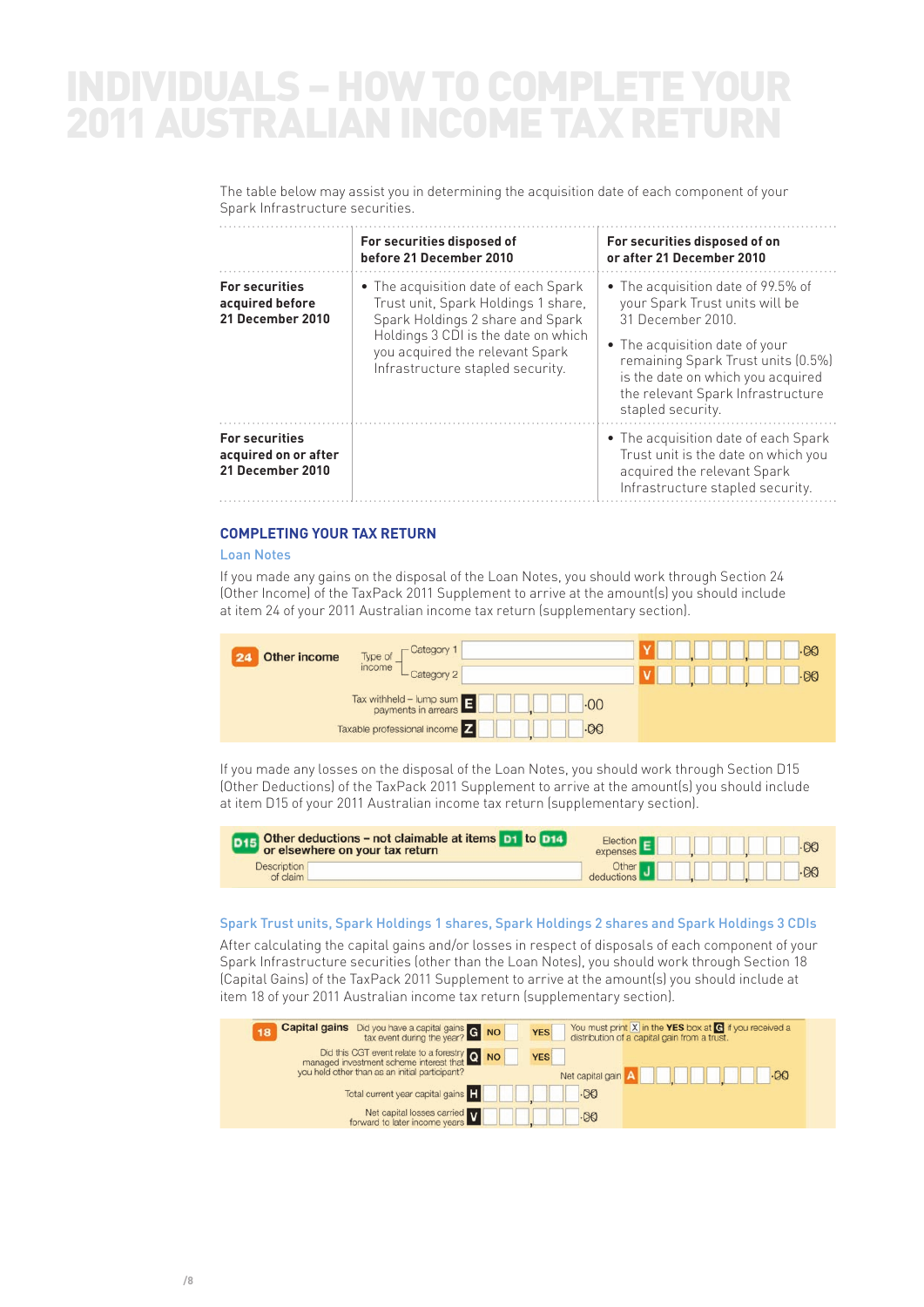### WORKING OUT THE ACQUISITION COST AND COST BASE OF THE COMPONENTS OF A SPARK INFRASTRUCTURE SECURITY THAT WAS ACQUIRED BEFORE 21 DECEMBER 2010

### Part A. Disposals before 21 December 2010

#### **STEP 1: WORK OUT THE ACQUISITION COST OF THE LOAN NOTES**

You will need to decide how much of your purchase price for each Spark Infrastructure security related to the Loan Note. Whilst it is for you to decide how to split the purchase price of your Spark Infrastructure stapled security, you may choose to use the allocation set out in Appendix 3 as a guide.

#### **STEP 2: WORK OUT THE CGT COST BASE OF THE OTHER COMPONENTS OF YOUR SPARK INFRASTRUCTURE SECURITIES**

The remaining purchase price (after allocation to the Loan Note) will need to be allocated across the Spark Trust unit, Spark Holdings 1 share, Spark Holdings 2 share and Spark Holdings 3 CDI. Whilst it is for you to decide how to split the remaining purchase price, you may choose to use Appendix 2 as a guide.

Tax-deferred distributions you received from Spark Trust will reduce the cost base and reduced cost base of your Spark Trust units. Information on tax-deferred distributions made by Spark Trust (up to 30 June 2011) is included at Appendix 4.

Do not forget that incidental costs of acquisition and disposal (such as any broker fees) should be included in the acquisition cost/cost base of the securities to which they relate.

### Part B. Disposals on or after 21 December 2010

#### **STEP 1: WORK OUT THE ACQUISITION COST OF THE LOAN NOTES**

- a. First, you will need to decide how much of your purchase price for each Spark Infrastructure security related to the Loan Note at the time the security was acquired (i.e. before you participated in the Restructure). Whilst it is for you to decide how to split the purchase price of your Spark Infrastructure stapled security, you may choose to use the allocation set out in Appendix 3 as a guide.
- b. As you held these Loan Notes on 21 December 2010, you participated in the Restructure that took place on 31 December 2010. This means that you will need to reduce the acquisition cost of each Loan Note (as determined at step 1a) by \$0.60.

#### **STEP 2: WORK OUT THE CGT COST BASE OF THE UNITS IN SPARK TRUST**

The CGT cost base of each Spark Trust unit will be your purchase price for the Spark Infrastructure security, *less*:

- the acquisition cost of the Loan Note component (which you calculated at step 1); and
- any tax deferred distributions you received from Spark Trust. Information on tax-deferred distributions made by Spark Trust (up to 30 June 2011) is included at Appendix 4.

Do not forget that incidental costs of acquisition and disposal (such as any broker fees) should be included in the acquisition cost/cost base of the securities to which they relate.

*Note:* The acquisition date of a parcel of your Spark Trust units will be adjusted as a consequence of your participation in the Restructure. This may be relevant to determining whether you qualify for the CGT discount. The table in Part C of this Guide (under the heading "CGT Discount") may assist you.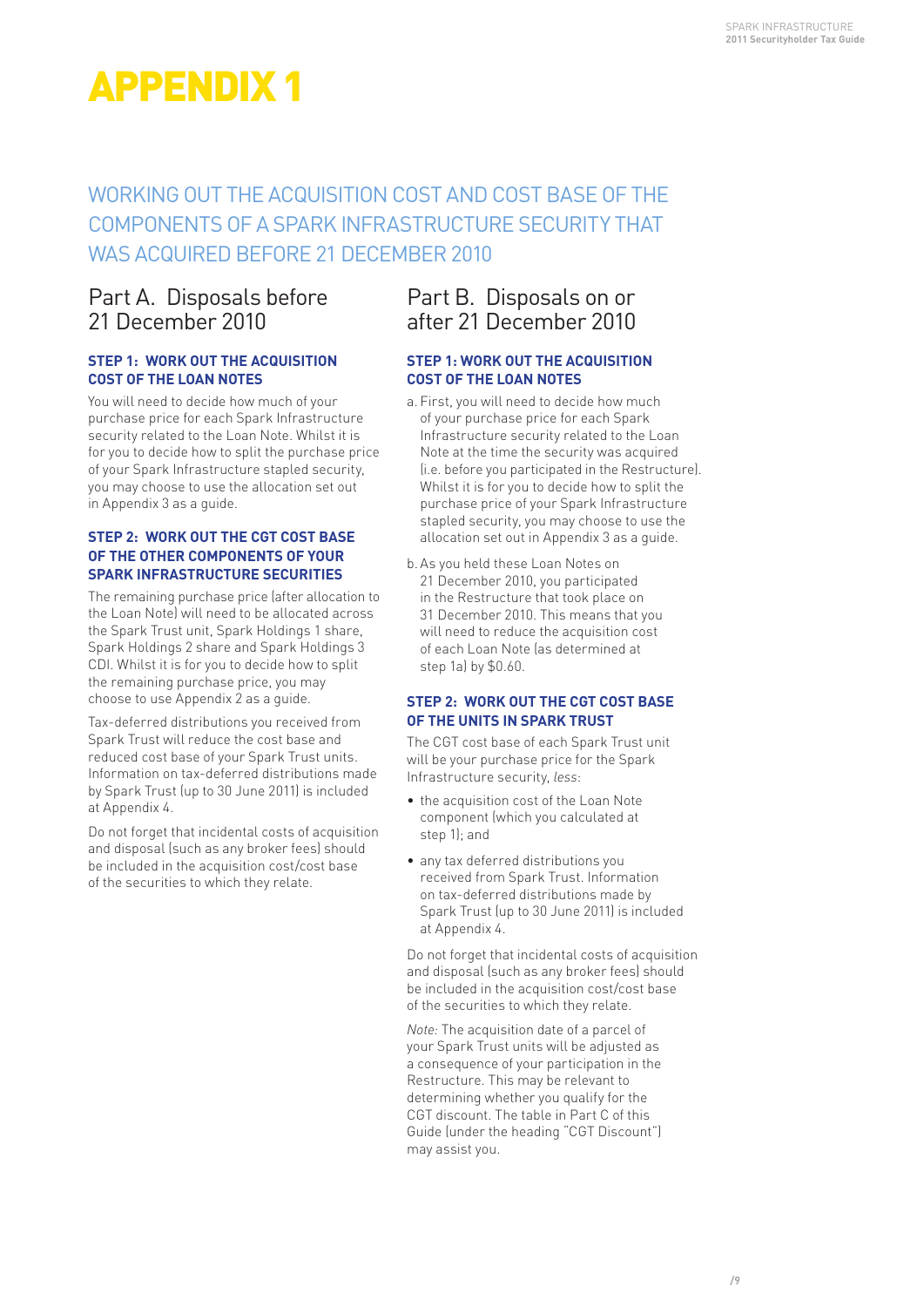### WORKING OUT THE ACQUISITION COST AND COST BASE OF THE COMPONENTS OF YOUR SPARK INFRASTRUCTURE SECURITIES – SECURITIES ACQUIRED ON OR AFTER 21 DECEMBER 2010

#### **STEP 1: WORK OUT THE ACQUISITION COST OF THE LOAN NOTES**

You will need to decide how much of your purchase price for each Spark Infrastructure security related to the Loan Note. Whilst it is for you to decide how to split the purchase price of your Spark Infrastructure stapled security, you may choose to use the allocation set out in Appendix 3 as a guide.

#### **STEP 2: WORK OUT THE CGT COST BASE OF THE UNITS IN SPARK TRUST**

The remaining purchase price (after allocation to the Loan Note) will be the CGT cost base of the Spark Trust unit.

Tax-deferred distributions you received from Spark Trust will reduce the cost base and reduced cost base of your Spark Trust units, and can in certain circumstances give rise to capital gains on receipt. However, no tax-deferred distributions have been made from Spark Trust since 21 December 2010.

Do not forget that incidental costs of acquisition and disposal (such as any broker fees) should be included in the acquisition cost/cost base of the securities to which they relate.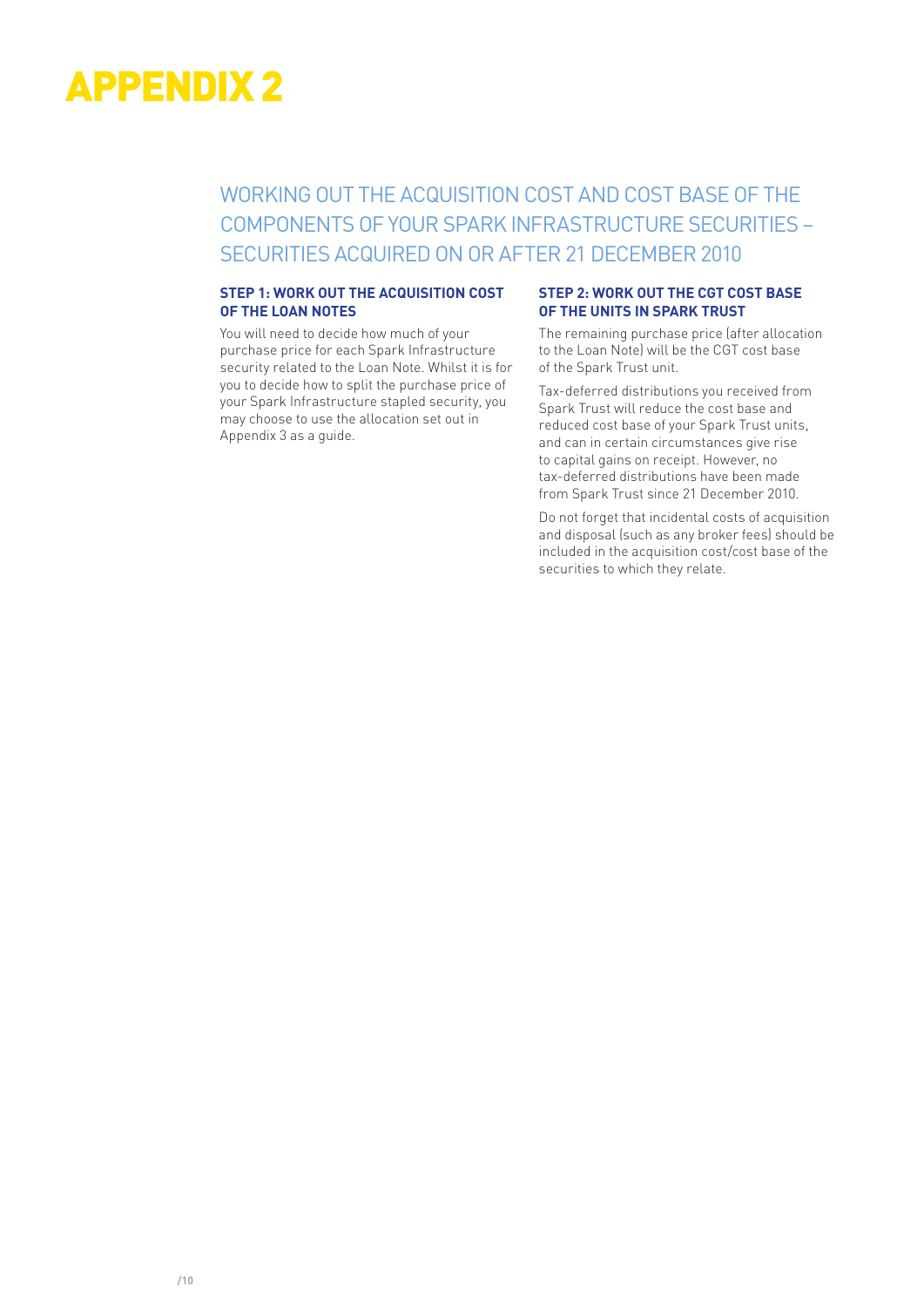### BREAKDOWN OF THE VALUE OF A SPARK INFRASTRUCTURE SECURITY

#### **FOR SPARK INFRASTRUCTURE SECURITIES ACQUIRED OR DISPOSED OF BEFORE 21 DECEMBER 2010**

Spark Infrastructure securities before 21 December 2010 consist of a Loan Note issued by Spark Trust, a unit in Spark Trust, a share in Spark Holdings 1, a share in Spark Holdings 2 and a CDI in Spark Holdings 3.

You may allocate your purchase price and sales proceeds as follows:

- *Loan Note:* \$1.251
- *Other components of the stapled security:* Allocate the remainder of the purchase

price/sales proceeds using the following percentage split:

| 41.8%<br>– Spark Trust unit: |  |
|------------------------------|--|
|------------------------------|--|

| - Spark Holdings 1 share: | 33.6% |
|---------------------------|-------|
|---------------------------|-------|

– Spark Holdings 2 share: 24.6%

– Spark Holdings 3 CDI: Nil

 This is the allocation percentage that was applied at the time of IPO.

For ease of reference, the table below sets out the issue prices for each component of a Spark Infrastructure security (up to 30 June 2011) for issues to the public.

|                      | <b>Type of Issue</b> | <b>Issue</b><br>Price per<br>security | <b>Loan Note</b> | Unit in<br><b>Spark</b><br><b>Trust</b> | Share in<br>Spark | Share in<br>Spark<br>Holdings 1 Holdings 2 Holdings 3 | CDI in<br><b>Spark</b> |
|----------------------|----------------------|---------------------------------------|------------------|-----------------------------------------|-------------------|-------------------------------------------------------|------------------------|
| 16 Dec 2005          | IP <sub>0</sub>      | \$1.80                                | \$1.25           | \$0.23                                  | \$0.1846          | \$0.1354                                              | Nil                    |
| 25 Sep 2009          | DRP.                 | \$1.0862                              | \$1.0862         | Nil                                     | Nil               | Nil                                                   | Nil                    |
| 8 and<br>28 Oct 2010 | Entitlement<br>Offer | \$1.00                                | \$1.00           | Nil                                     | Nil               | Nil                                                   | Nil                    |

#### **FOR SPARK INFRASTRUCTURE SECURITIES ACQUIRED OR DISPOSED OF ON OR AFTER 21 DECEMBER 2010**

Spark Infrastructure securities acquired on or after 21 December 2010 consist of a Loan Note issued by Spark Trust, stapled to a unit in Spark Trust.

You may allocate your purchase price and sales proceeds as follows:

- *Loan Note:* \$0.652
- *Spark Trust unit:* Remainder of the purchase price/sales proceeds, after allocation to the Loan Note.

 $^{\rm 1}$  The relevance of the \$1.25 is that this was the face value of the Loan Note before 21 December 2010.

 $^{\rm 2}$  The relevance of the \$0.65 is that this is the face value of the Loan Note on or after 21 December 2010.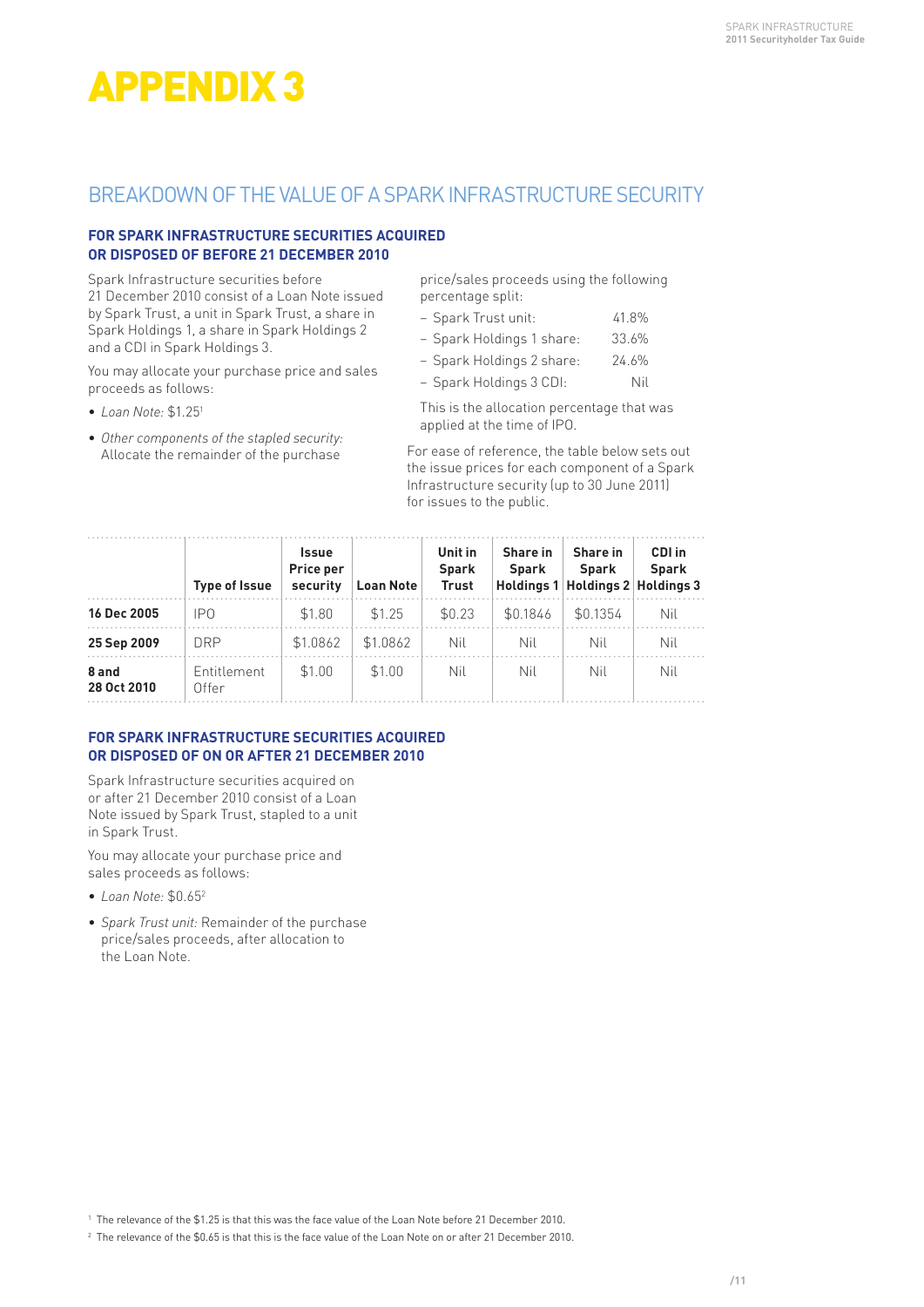### TAX DEFERRED DISTRIBUTIONS MADE BY SPARK INFRASTRUCTURE UP TO 30 JUNE 2011

| <b>Date</b>       | Tax deferred distribution per Spark Trust unit |
|-------------------|------------------------------------------------|
| 15 March 2006     | $0.01$ cents                                   |
| 15 September 2006 | $0.34$ cents                                   |
| 15 March 2007     | $1.26$ cents                                   |
| 14 September 2007 | $1.79$ cents                                   |
| 14 March 2008     | 2.68 cents                                     |
| 15 September 2008 | 2.48 cents                                     |
| 13 March 2009     | $2.41$ cents                                   |
| 15 September 2009 | Nil                                            |
| 15 March 2010     | Nil                                            |
| 15 September 2010 | Nil                                            |
| 15 March 2011     | Nil                                            |

*Note:* None of the other entities in the Spark Infrastructure group have made any tax deferred distributions.